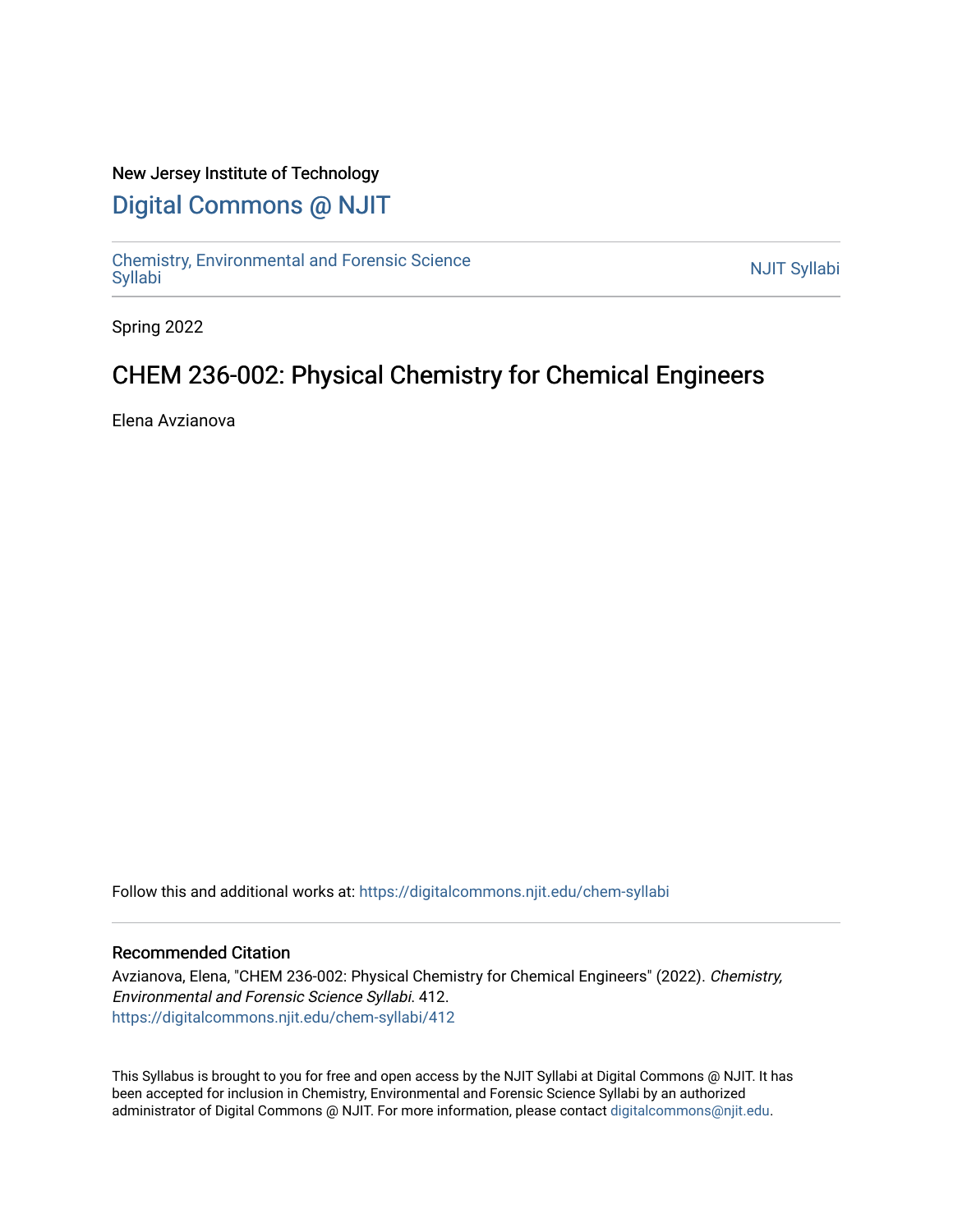

## The Department of Chemistry and Environmental Science

## *Spring 2022 Course Syllabus CHEM 236-001 (4 credits, 5 contact hours)*

**IMPORTANT:** The shift to remote and converged learning due to the COVID-19 pandemic has required that both instructors and students make changes to their normal working protocols for courses. Students are asked to practice extra care and attention in regard to academic honesty, with the understanding that all cases of plagiarism, cheating, multiple submission, and unauthorized collaboration are subject to penalty. Students must properly cite and attribute all sources used for papers and assignments. Students may not collaborate on exams or assignments, directly or through virtual consultation, unless the instructor gives specific permission to do so. Posting an exam, assignment, or answers to them on an online forum (before, during, or after the due date), in addition to consulting posted materials, constitutes a violation of [NJIT's Code on Academic Integrity.](https://www5.njit.edu/middlestates/sites/middlestates/files/lcms/docs/2012/academic-integrity-code.pdf) Likewise, unauthorized use of live assistance websites, including seeking "expert" help for specific questions during an exam, can be construed as a violation of the policy.

**CHEM 236 Prerequisites:** (CHEM 122 or CHEM 126) and (CHEM 124 or CHEM 125A) and ChE 230 with a grade C or better.

**CHEM 236 Course Description**: This course will introduce the chemical engineering students to the concepts of order, disorder, chemical equilibrium and phase equilibrium. Credit for this course will not be given if credit for CHEM 235 has been given.

**Office hours: TBA**

**Instructor: Dr. Avzianova Contact information:** *Canvas is the best way to contact the instructor.*

#### **Required Textbook**:

| <b>Title</b>   | <b>Physical Chemistry</b>                          |
|----------------|----------------------------------------------------|
| <b>Author</b>  | Peter Atkins, Julio de Paula, and James Keeler     |
| <b>Edition</b> | 11th                                               |
|                | <b>Publisher</b> Oxford University Press           |
| ISBN #         | <b>ISBN-10: 0198769865, ISBN-13: 9780198769866</b> |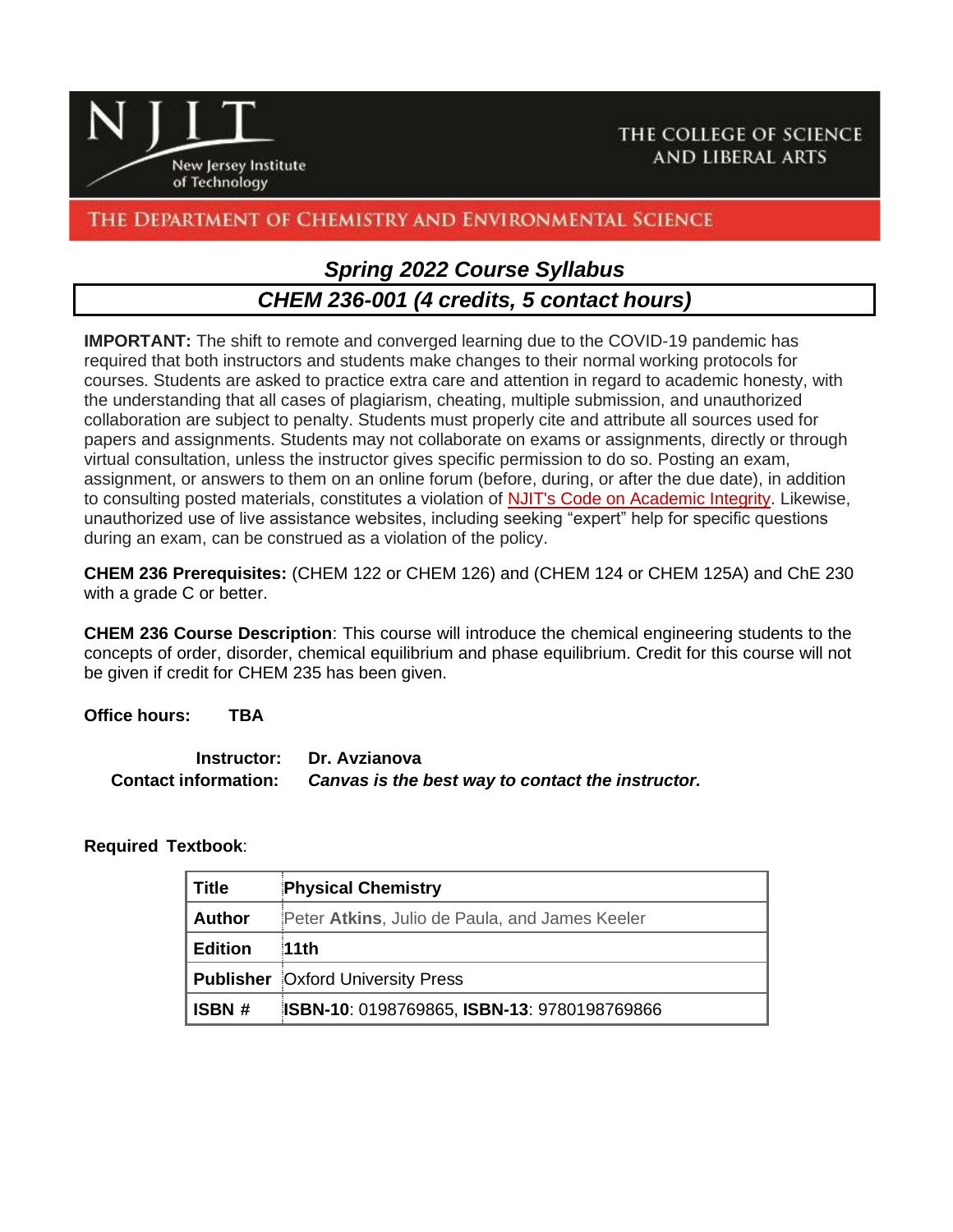### **Required Materials:**

For **Converged Learning mode:** all students **must** have access to a computer with awebcam with which they can access Canvas and the lockdown browser. In addition, a second devicemay be required for live proctoring by the instructor or TA in order for students to be allowed to use their own formula sheet. A scientific calculator is recommended and allowed for all activities and assignments.

**University-wide Withdrawal Date**: The last day to withdraw is Monday, April 4,2022. It will be strictly enforced.

#### **Learning Outcomes:** *By the end of this course, you should be able to do the following:*

- 1. Calculate thermodynamic functions of chemical reactions (enthalpy, entropy, Gibbs energy, heatcapacity) based on the tabulated data at the reference and other temperatures.
- 2. Sketch, interpret, and use phase diagrams for one-component systems.
- 3. Derive the basic thermodynamic relations and state the approximations and the applicability.
- 4. Calculate the thermodynamic functions of pure compounds and of components in mixtures.
- 5. Sketch the phase diagrams for liquid-gas, liquid-liquid, and liquid-solid equilibria for mixtures and beable to interpret them.
- 6. Calculate activities and activity coefficients of ions in solutions.
- 7. Determine equilibrium constants and reaction quotients based on reaction and/or thermodynamicdata.
- 8. Calculate the transfer parameters (diffusion coefficient, viscosity, thermal and electricalconductivity).
- 9. Determine the Arrhenius parameters of a chemical reaction from the rate constant vs. temperaturedata.
- 10. Analyze data for reactions of simple orders.
- 11. Build up mechanisms of complex chemical reactions, construct corresponding systems of ordinarydifferent equations, and use the steady-state or pre-equilibrium approximations.
- 12. Estimate rate constants of elementary chemical reactions using the Simple Collision Theory and theTransition State Theory.

**Grading Policy**: The overall grade for this course consists of the following:

| <b>Homework and quizzes</b> | 30%        |
|-----------------------------|------------|
| Midterm Exam I              | 20%        |
| <b>Midterm Exam II</b>      | <b>20%</b> |
| <b>Final Exam</b>           | 30%        |

Your final letter grade in this course will be based on the following tentative curve:

| A  | 90% and higher | 70% to 74%    |
|----|----------------|---------------|
| B+ | 85% to 89%     | 60% to 69%    |
| в  | 80% to 84%     | 59% and lower |
| C+ | 75% to 79%     |               |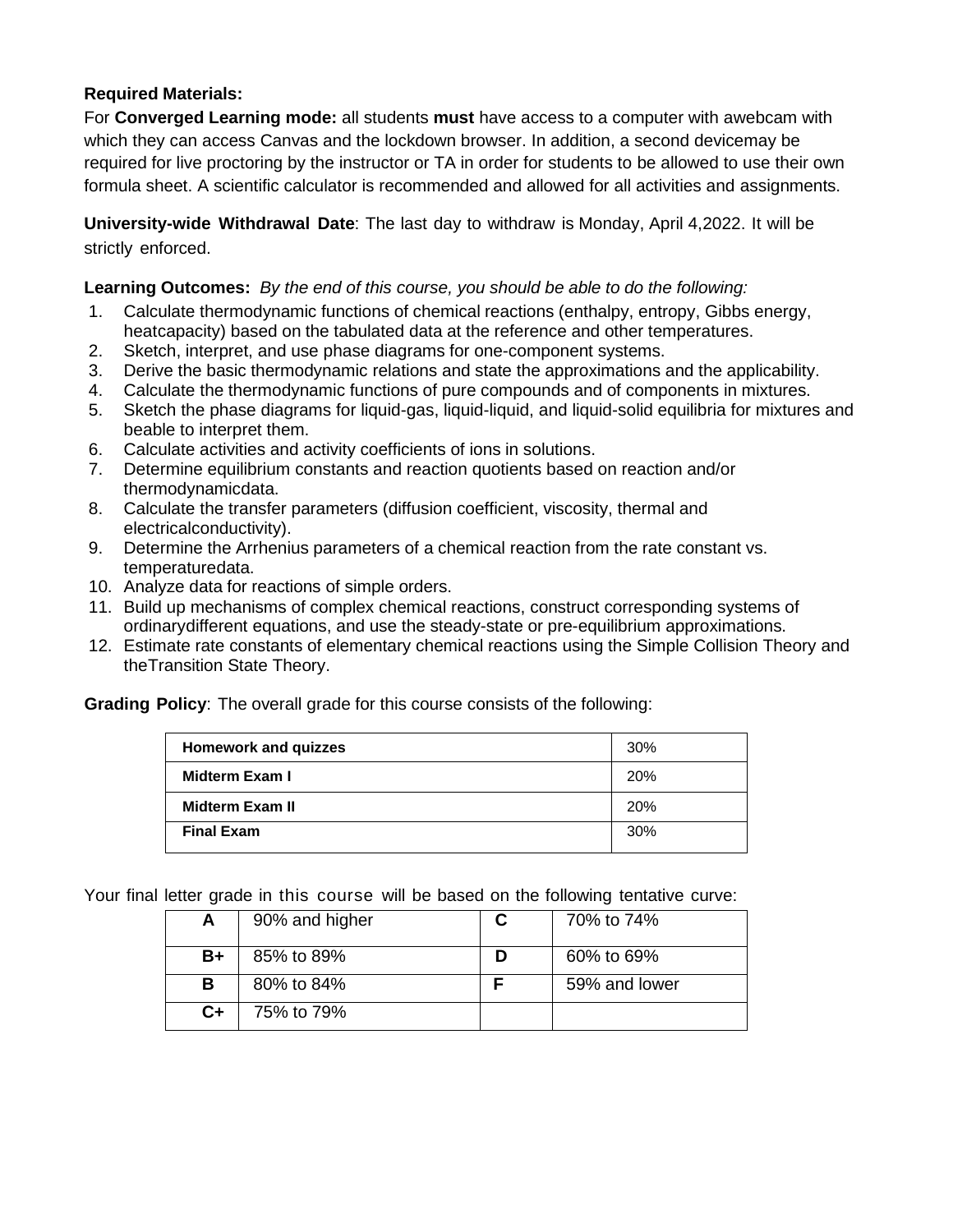**Attendance Policy:** Attendance is mandatory whether in-person or online. Graded assignments missed due to absence will receive a grade of zero unless the excuse is approved by the Dean of Students office.

**Lectures:** Students are expected to read the specified textbook material and review the slides posted **before** coming to class. The lectures will consist of in-depth discussion of the material, active solving of exercises, and group assignments.

**Homework**: Homework is an expectation of the course and is **mandatory**. All homework assignments are online and have specific due dates. If for any reason due date is extended, it will be extended for the whole class. Homework assignments will have multiple attempts available and will not be timed or proctored. Late homework assignments will not be accepted without a Dean of Students approved excuse as noted elsewhere.

**Quizzes:** All quizzes are POP UP (i.e., are NOT announced in advance). No requests whether a quiz would appear on a specific date must be made. NO make-up quizzes will be offered.

**Lecture**: computer and calculator are required for all lectures. Students are expected to come to lecture after having reviewed **lecture** notes available in Canvas. **A laptop** is required for all classes. We will be doing a lot of problem -solving, so **a paper notebook** where you can do problems is highly recommended.

**Exams**: There will be two midterm exams held in **regular class hours** during the semester and one comprehensive final exam. The following exam periods are tentative and therefore possibly subject to change:

| Midterm Exam I    | March 24 - April 2 (after the material from<br>lectures 1 - 10 is completely covered) |
|-------------------|---------------------------------------------------------------------------------------|
| Midterm Exam II   | April 7 – 13 (after the material from lectures 12 -<br>21 is completely covered)      |
| Final Exam Period | May 6 - 12                                                                            |

Any potential violation of exam rules will be reviewed and reported ifnecessary to the Dean of Students.

The final exam will test your knowledge of all course material covered but may be weighted somewhat towards material not tested on before.

**Makeup Exam Policy**: There will normally be **NO MAKE-UP QUIZZES OR EXAMS** during the semester. Only excuses approved by the Dean of Students office by presenting written verifiable proof of the reason for missing the quiz or exam, e.g., a doctor's note, police report, court notice, etc. clearly stating the date and time of the mitigating problem. The student must also notify the CES Department Office and instructor that the quiz or exam will be missed.

### **ADDITIONAL RESOURCES**

**Chemistry Tutoring Center**: It is recommended to find out which tutors can tutor physical chemistry, as some tutors are only proficient in general and/or organic chemistry tutoring.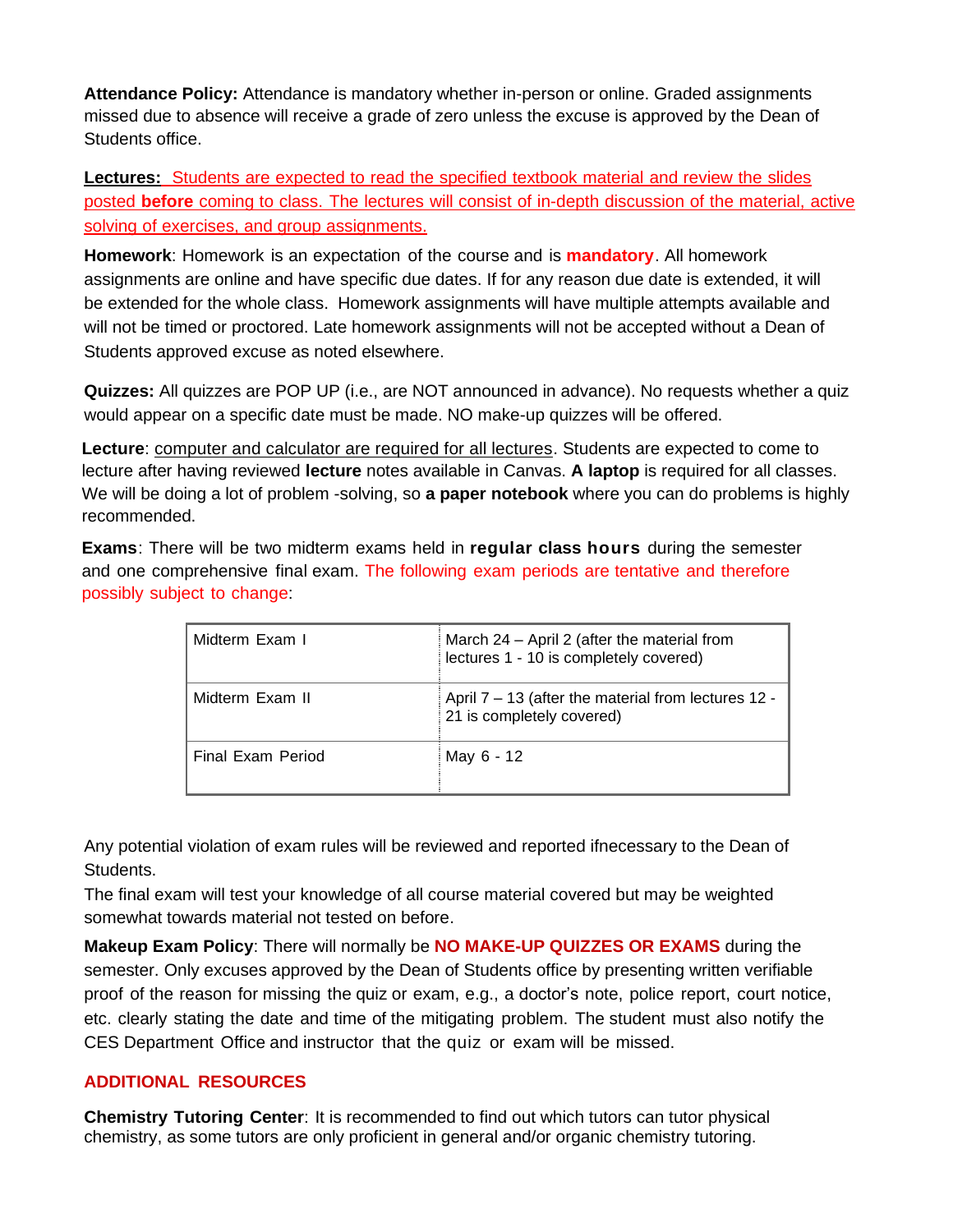Hours of operation will be determined but are generally Monday through Friday including some hours later in the day. Please email Dr. Balasubramanian if you have any questions about the tutoring center and availability of physical chemistry tutoring.

**Accommodation of Disabilities**: **O**ffice of **A**ccessibility **R**esources and **S**ervices offers long-term and temporary accommodations for students at NJIT.

If you are in need of accommodations due to a disability please contact Chantonette Lyles, Associate Director at the OARS at 973-596-5417 or via email at [lyles@njit.edu.](mailto:lyles@njit.edu) For further information regarding self-identification, the submission of medical documentation and additional support services provided please visit the [Accessibility](https://www.njit.edu/studentsuccess/accessibility) Resources and Services (OARS) website.

**Important Dates** (See Fall 2022 Academic Calendar to check for updates in case of snow days or other emergency situations):

| <b>Month</b> | <b>Date</b> | Event                        |
|--------------|-------------|------------------------------|
| January      | 18          | <b>First Day of Classes</b>  |
| January      | 24          | Last Day to Add/Drop a Class |
| March        | 14          | Spring break begins          |
| March        | 19          | Spring break ends            |
| April        | 15          | Good Friday - no classes     |
| May          | 3           | Last Day of Classes          |
| May          | 4           | Reading Day 1                |
| May          | 5           | Reading Day 2                |
| May          | 6           | <b>Final Exams Begin</b>     |
| May          | 12          | <b>Final Exams End</b>       |
| May          | 14          | <b>Final Grades Due</b>      |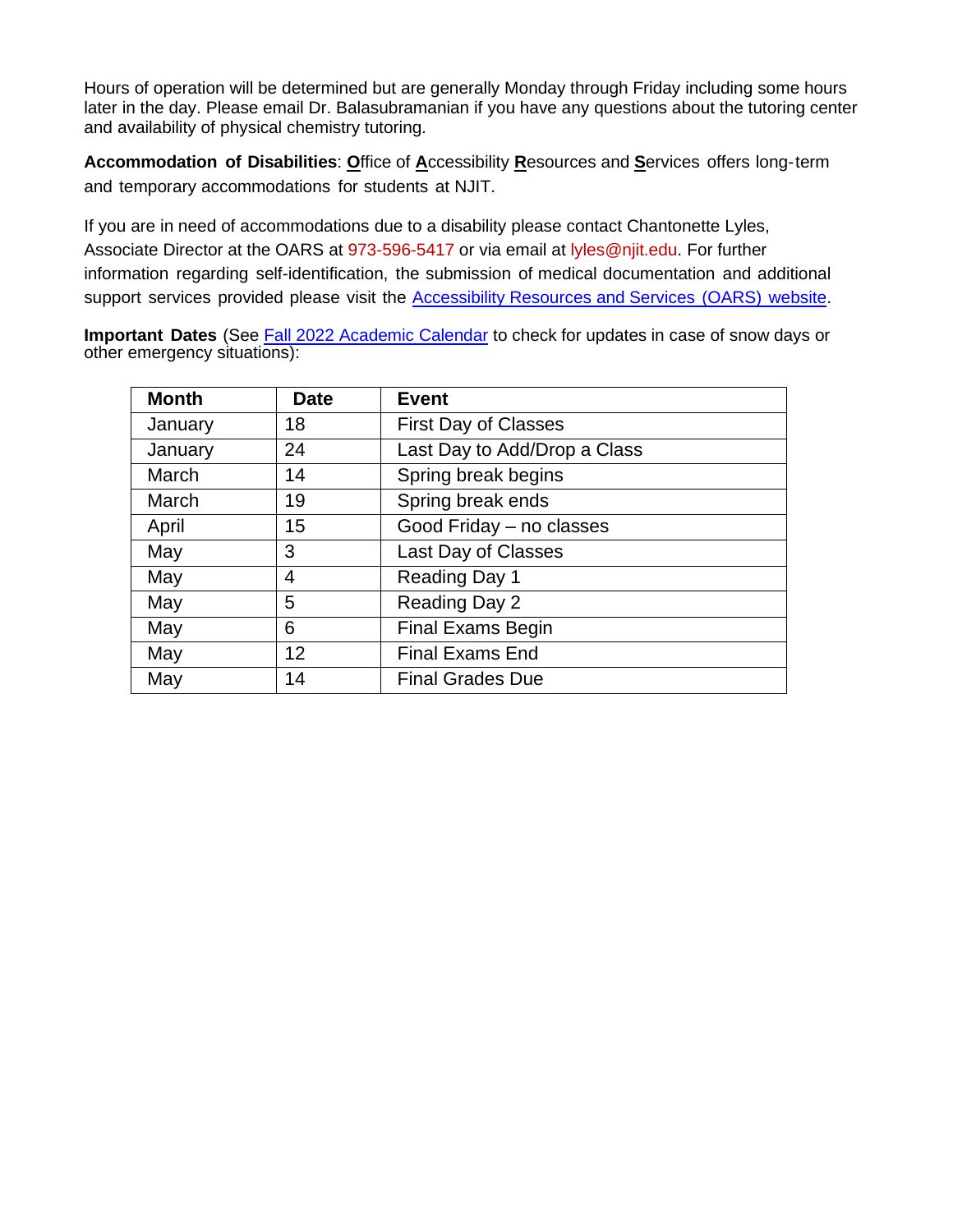# **Course Outline**

| <b>Class</b> | <b>Week</b>    | <b>Topic</b>                                                                                                                                                                                                                             | Assignment <sup>c)</sup>                 |
|--------------|----------------|------------------------------------------------------------------------------------------------------------------------------------------------------------------------------------------------------------------------------------------|------------------------------------------|
| 1, 2         | 1              | 2A, 2B, 2C<br>Internal energy. The theorem of equipartition of energy. The first<br>law of thermodynamics. Heat and Work.<br>Enthalpy. Standard State. Temperature Dependence of Reaction<br>Enthalpies. Kirchhoff's Law.                | All HW's<br>assignments see<br>on Canvas |
| 3, 4         | $\overline{2}$ | 2D, 2E<br>Exact and inexact differential. Changes in Internal Energy and<br>Enthalpy. Joule Experiment. Joule-Thomson Experiment.<br>Adiabatic changes. Adiabatic reversible expansion.                                                  |                                          |
| 5, 6         | 3              | 3A, 3B<br>Entropy and the second law of thermodynamics. Heat Engines.<br>Carnot Cycle.<br>Entropy changes for specific processes.<br>Third Law of Thermodynamics. Third Law Entropies of Chemical<br>Substances. Standard Molar Entropy. |                                          |
| 7, 8         | 4              | 3C, 3D<br>Gibbs Free Energy. Maximum work. Fundamental Equation. Maxwell<br>Relations.<br>Properties of Gibbs Energy. Gibbs - Helmholtz Equation.                                                                                        |                                          |
| 9, 10        | 5              | 4A, 4B<br>Material equilibrium. Phase Diagrams. Chemical Potential.<br>Chemical Potential of Real Gases. Fugacity. Clapeyron equation.<br>Clausius-Clapeyron Equation.                                                                   |                                          |
| 11           | 6              | <b>FIRST MIDTERM EXAM Ch 2-4</b>                                                                                                                                                                                                         |                                          |
| 12           | 6              | 5А<br>Properties of Simple Mixtures. Partial Molar Quantities. Gibbs -<br>Duhem Equation. Thermodynamics of Mixing.                                                                                                                      |                                          |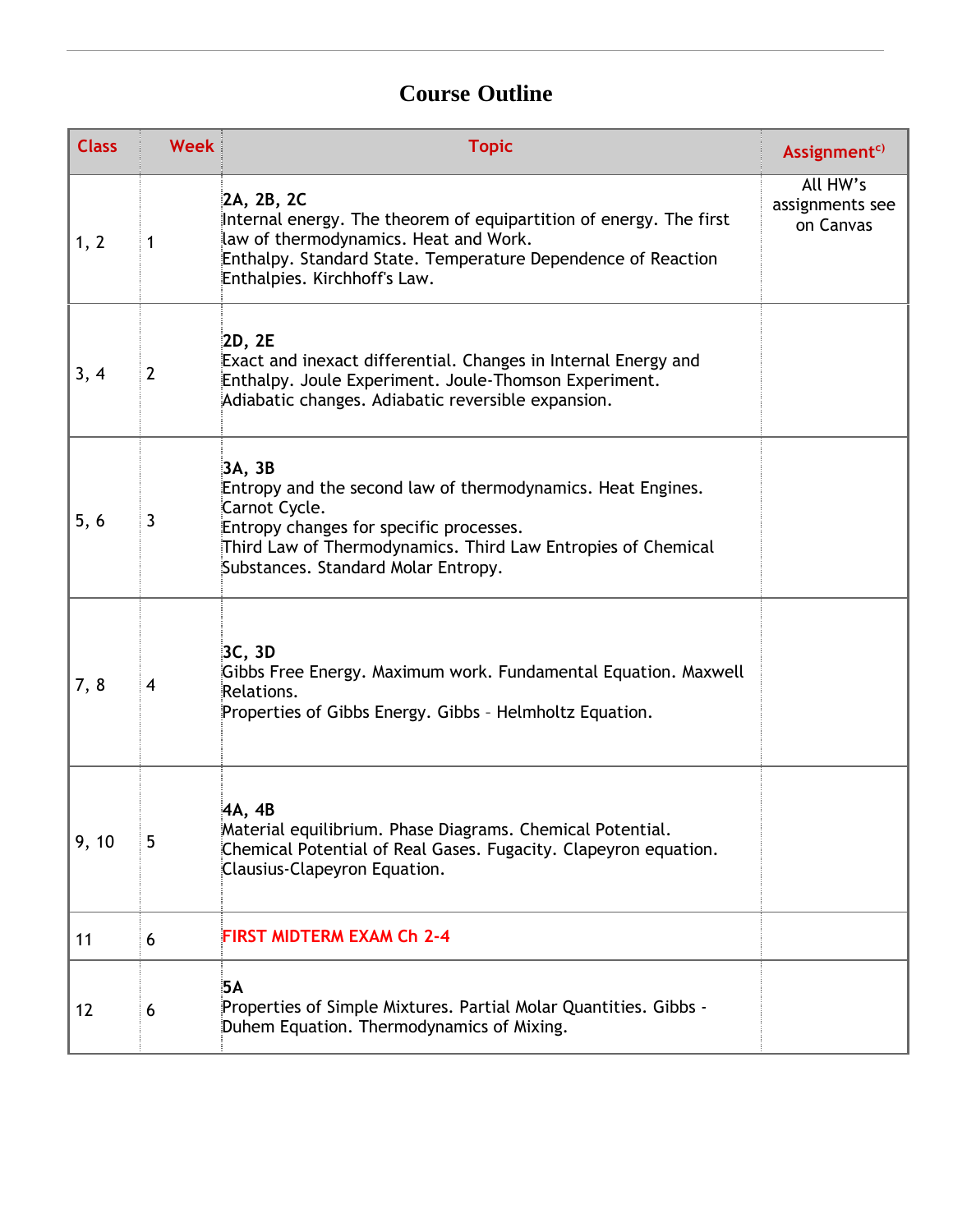| 13, 14 | $\overline{7}$ | 5B, 5C<br>Binary Liquid Mixtures. Raoult's Law. Henry's Law. Ideal solutions.<br>Ideal Dilute Solutions.<br>Colligative Properties.<br>Phase diagrams of binary systems, level rule |  |
|--------|----------------|-------------------------------------------------------------------------------------------------------------------------------------------------------------------------------------|--|
| 15, 16 | 8              | 5D, 5F<br>Azeotropes, phase separation. Completely miscible liquids.<br>Immiscible Liquids. Partially miscible liquids.<br>Activities and activity coefficient.                     |  |
| 17, 18 | 9              | 6A, 6B<br>Equilibrium constant, reaction quotient.<br>Response of equilibria to conditions.                                                                                         |  |
| 19, 20 | 10             | 1B<br>Molecules motion in gases. Mean and most probable speeds. Collision<br>frequency. Mean free path. Collisions with walls and surfaces.<br>Effusion.                            |  |
| 21     | 11             | 16A<br>Transport properties of gas. Diffusion, thermal conductivity and<br>viscosity.                                                                                               |  |
| 22     | 11             | <b>SECOND MIDTERM EXAM - Ch 5-6</b>                                                                                                                                                 |  |
| 23     | 12             | 17A<br>Rate of reaction, integrated rate laws.                                                                                                                                      |  |
| 24     | 12             | <b>Good Friday</b>                                                                                                                                                                  |  |
| 25, 26 | 13             | 17B, 17C<br>Arrhenius equation, reactions approaching equilibrium.                                                                                                                  |  |
| 27, 28 | 14             | 17 D, 17E<br>Elementary reactions, steady-state approximation.<br>Steady-state approximation, pre-equilibria.                                                                       |  |

The position in the table is tentative.